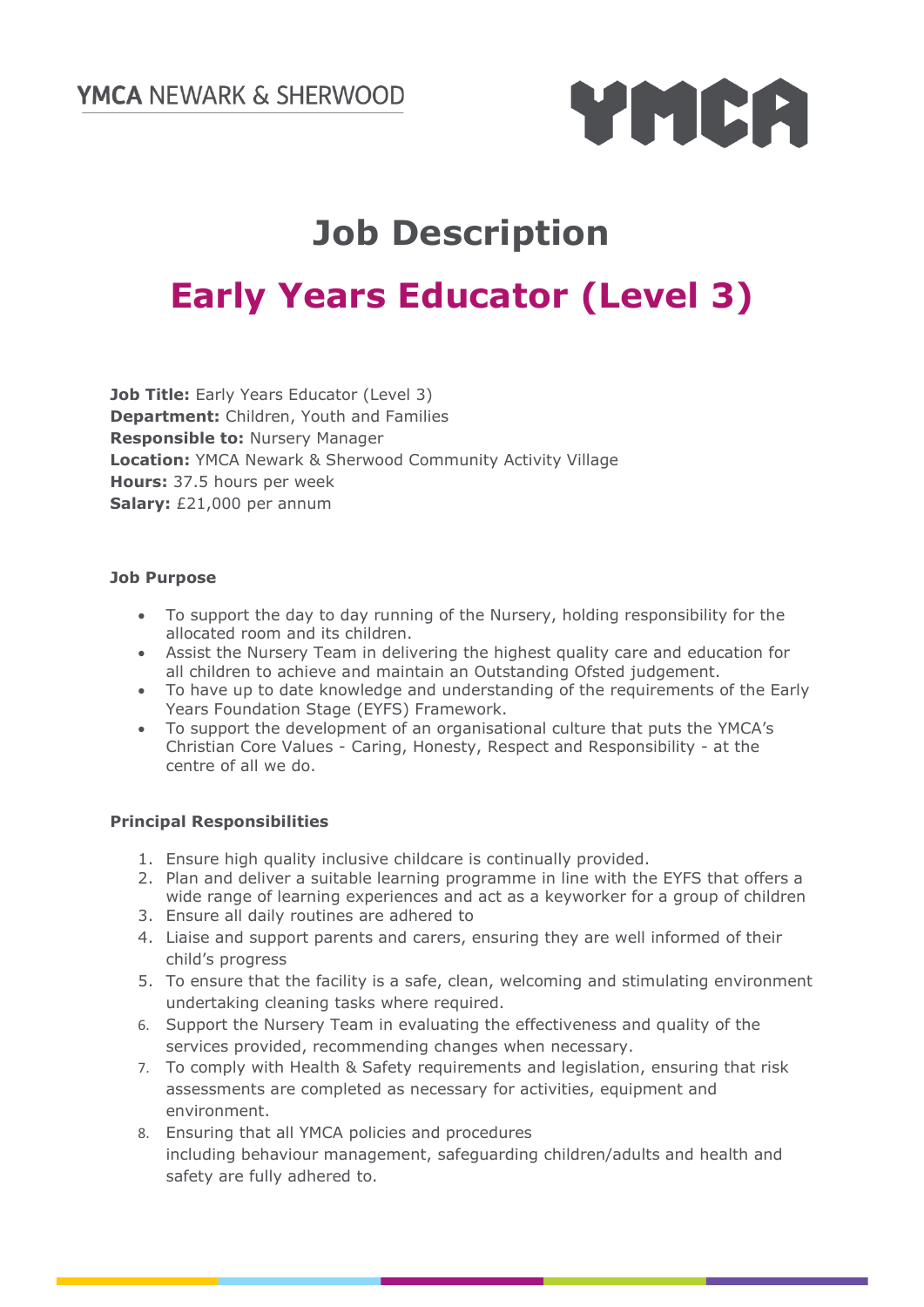- 9. To support the administration of first aid when required, ensuring accurate records are maintained.
- 10. To keep abreast of relevant local and national government policy/ legislation in relation to childcare including Ofsted regulations.
- 11. Ensure excellent customer service is provided and queries or complaints are dealt with in line with organisation policy.
- 12. Provide efficient administration, collect required data and maintain appropriate and relevant records as required by regulatory bodies.
- 13.Any other duties deemed suitable by the Nursery Manager.

#### **Responsibilities of all YMCA staff, casual workers and managers**

#### **1 Ambassador for the YMCA**

To act as an advocate and ambassador of the YMCA; promoting and exemplifying the YMCA's core values, mission, vision, and ethos and to positively and proactively protect the YMCA's reputation.

#### **2 Other duties**

To undertake any other duties and responsibilities as may be assigned by your Line Manager or anyone else designated by the Chief Executive Officer, as necessary. To work in a flexible way to ensure that workload is completed and to undertake any other jobs commensurate with the seniority of the post.

#### **3 Discretion to act**

To exercise discretion in the performance of the duties of the post, to use best practice and to ensure the effective and efficient use of resources.

Nothing in this Job Description is intended to authorise the post-holder to undertake responsibilities that belong properly to trustees and members of the Executive Management Team unless properly authorised to do so by the Chief Executive Officer directly or through an appropriate manager.

#### **4 Relationships and confidentiality**

To establish, maintain and enhance team-working with colleagues and staff of Nottinghamshire YMCA and to keep confidential all information about individuals and the business of YMCA Robin Hood Group. Any breach of confidentiality will be treated seriously and may lead to dismissal.

#### **5 Association ethos**

To support the Christian ethos and core values of the Association. The Association is committed to equality of opportunity and expects all staff and casual workers to abide by our Equality and Diversity Policy.

#### **6 Health and Safety**

To adhere to the Association's Health and Safety policies.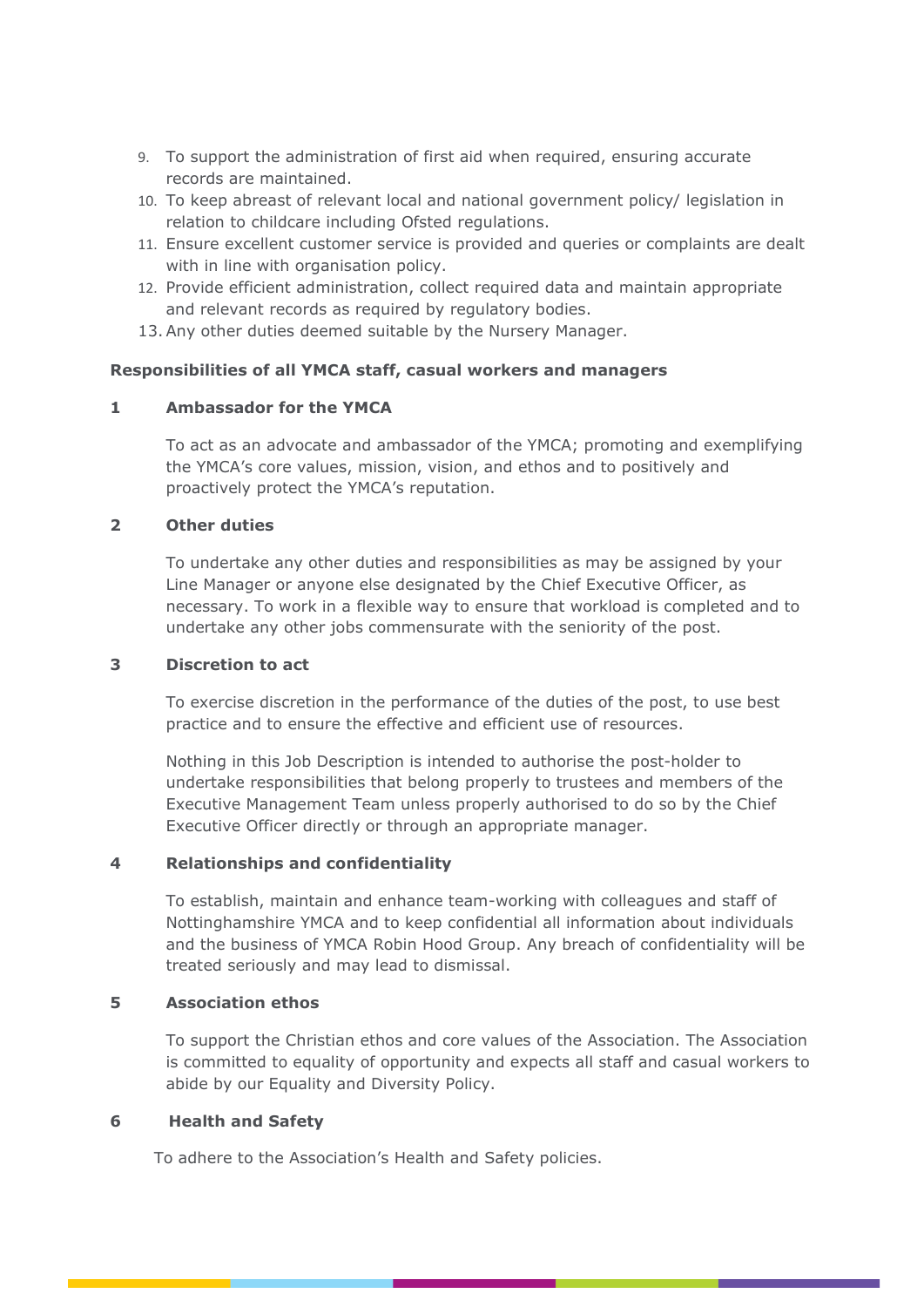### **Line Management Responsibility:**

No direct line management responsibilities. Informal support for apprentices, students and work experience placements may be required.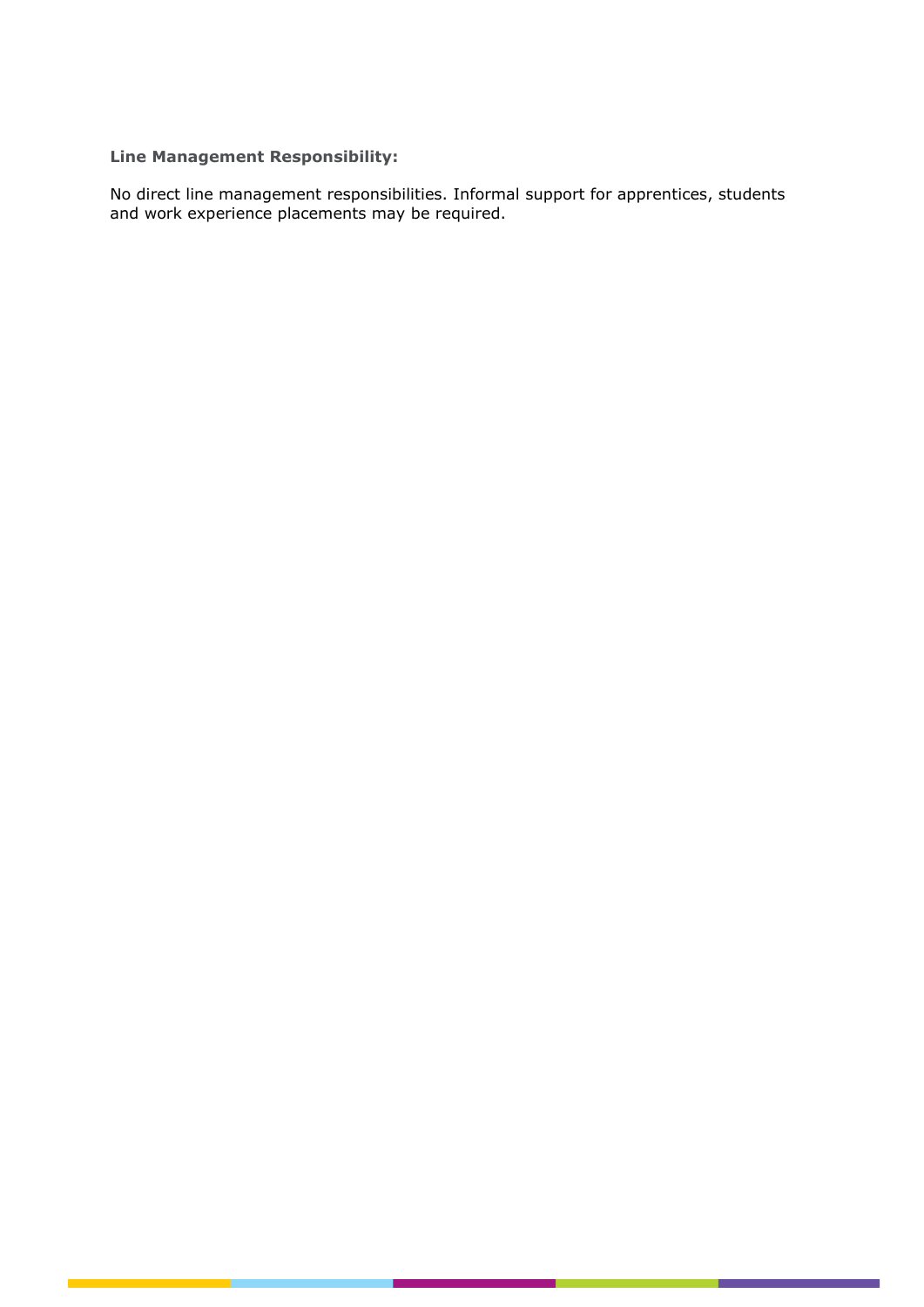### **PERSON SPECIFICATION**

Please ensure that you address all the requirements marked with an "A" in the final column as we will be looking for this information when Shortlisting.

| Area                                       | Criteria                                                                                                                                 | How Assessed* |
|--------------------------------------------|------------------------------------------------------------------------------------------------------------------------------------------|---------------|
| Experience                                 | 1.1 Experience in supporting children in an Early Years<br>learning environment                                                          | A, I          |
|                                            | 1.2 Experience of liaising with<br>parents/carers and developing and maintaining positive<br>relationships.                              | A, I          |
| Knowledge                                  | 2.1 Knowledge of Health & Safety relating to nursery<br>settings including food safety.                                                  | I, T          |
|                                            | 2.2 Knowledge of Ofsted standards and inspections, for<br>early years.                                                                   | A, I          |
|                                            | 2.3 A knowledge of safeguarding children and young<br>people.                                                                            | A, I          |
|                                            | 2.4 Knowledge and understanding of SEN Code of<br>Practice and safeguarding                                                              | A, I          |
|                                            | 2.5 Knowledge of relevant local and national government<br>policy/ legislation in relation to childcare<br>including Ofsted regulations. | A, I          |
|                                            | 2.6 Excellent IT skills                                                                                                                  | A, I          |
| Education/<br>Training /<br>Qualifications | 3.1 Level 3 or above in Early Years and Childcare.                                                                                       | A, D          |
|                                            | 3.2 First Aid certificate / Paediatric first Aid qualification<br>(Desirable).                                                           | A, D          |
|                                            | 3.3 Hold a full and valid UK driving license (Desirable).                                                                                | A, D          |
| <b>Skills &amp; Abilities</b>              | 4.1 Able to ensure that all administrative records are<br>completed to appropriate standards.                                            | I             |
|                                            | 4.2 Experience of managing and responding<br>to complaints                                                                               | I             |
|                                            | 4.3 Ability to ensure effective child development<br>monitoring                                                                          | I             |
|                                            | 4.4 Good verbal and written communication skills and<br>ability to relate well to children and adults.                                   | A, I          |

**Job Title:** Early Years Educator (Level 3)